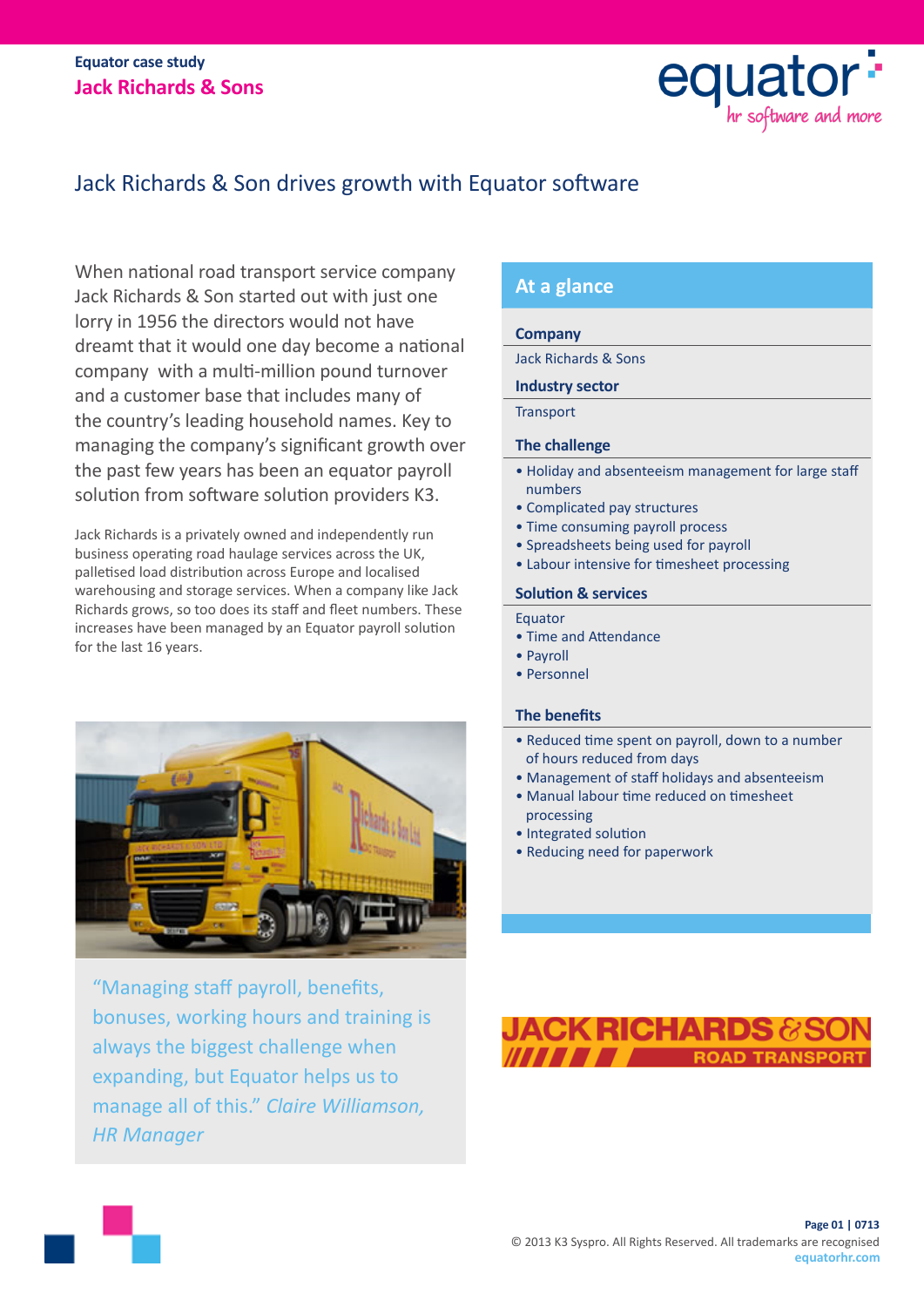### **Equator case study Jack Richards & Sons**



# (continued)

Hauliers have two options when pursuing a policy of expansion. One option is to contract out work to hire drivers and their vehicles on a freelance basis and the other is to grow organically and recruit extra drivers as employees, providing them with the tools they need to outperform in their roles. Jack Richards has always favoured the latter approach.

HR Manager Claire Williamson explains: "Our approach to recruitment and expansion can be more expensive at the front end but it pays dividends. It's a way of ensuring that our drivers are buying into our company philosophy and working hard because they believe in our future vision. They are as dependant on us to make a living as we are on them to help us fulfil client obligations. Managing staff payroll, benefits, bonuses, working hours and training is always the biggest challenge when expanding, but Equator helps us to manage all of this."

According to a recent report from logistics awareness campaigners 'Delivering Your Future', the UK logistics industry is worth over £96 billion to the UK economy and employs 2.2 million people - eight per cent of the country's working population. Jack Richards currently employs 380 staff with 220 vehicles and 300 trailers across nine different sites. The company's Equator software makes sure that every employee is paid on time, holiday leave is calculated correctly and absences recorded.

The company has a complicated pay structure which calculates pay differently for drivers, office staff and maintenance workers. This follows a Performance Related Pay (PRP) bonus framework. Before Jack Richards implemented Equator from K3, the payroll process would typically take three to four days each month to calculate and was done using a mixture of spreadsheets and a smaller, payroll solution that was not capable of calculating PRP. Today, equator handles the procedure in a matter of hours ensuring that all staff are paid accurately, with any bonuses included, and on time.

Key to this streamlined method of payroll has been a bespoke timesheet system that K3 has developed specifically with the needs and requirements of the business in mind. Timesheet processing is a procedure that used to take up considerable labour time, but this has all been automated by K3's bespoke solution.

"We told K3 exactly what we needed in order to automate this process and allow for easy access to staff information at the click of a button and they developed an additional module for Equator to allow for automated timesheets, It has become a real time saver for us and enables us to better manage our staff working time."



Claire Williamson continues: "Although we have had Equator implemented for the last 16 years, we are continuously finding new ways to use the software to make the tasks associated with payroll and HR much easier. We wanted a better paper trail for staff timesheets. Timesheets are an old fashioned method of measuring how much time staff work and how much holiday they take in line with their annual entitlement. The danger with doing all this manually is the sheer amount of paperwork that can build up.

"We told K3 exactly what we needed in order to automate this process and allow for easy access to staff information at the click of a button and they developed an additional module for equator to allow for automated timesheets. There was already a basic template for this process but K3 tweaked it and developed it to make sure it was a bespoke solution to our specific requirements. It has become a real time saver for us and enables us to better manage our staff working time."